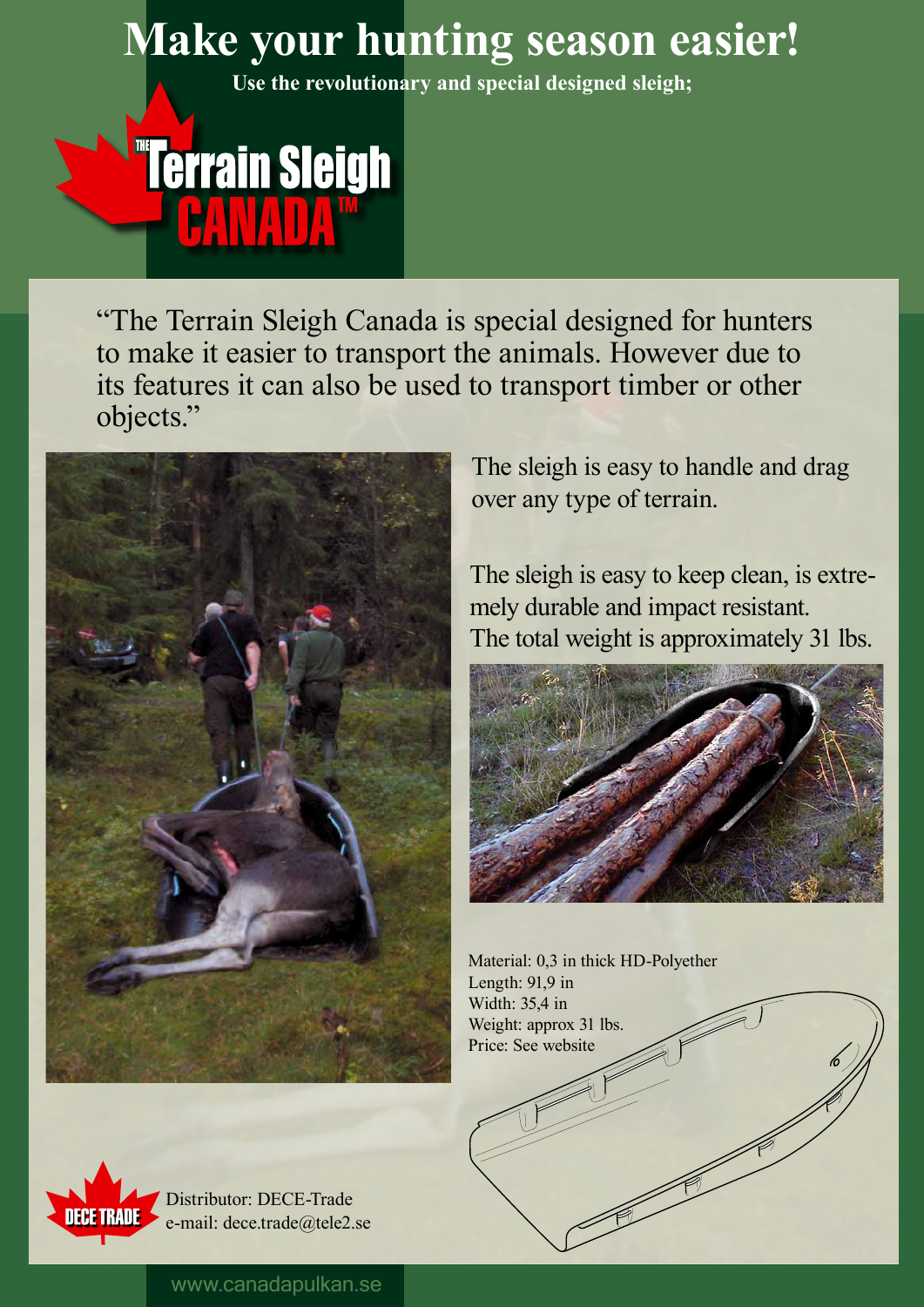

The Terrain Sleigh **CANADA** is tested by a licensed game act during several hunting seasons. With the hunters help we developed the special features that the Terrain Sleigh **CANADA** has. Among other qualities the Terrain Sleigh **CANADA** also helps you save a lot of energy while transporting animals, timber or other things. The Terrain Sleigh **CANADA** also works perfectly for farm work or for transporting other heavy things in terrain.

The special design makes the Terrain Sleigh **CANADA** hygienic to use, since no dirt will reach the animal. The sleigh will also protect the animals' fur from getting ruined while dragged. After use, the Terrain Sleigh **CANADA** is very easy to clean.

The Terrain Sleigh **CANADA** is also tested for timber dragging by a tractor or other vehicle. Again the special designed features will make the work easier; the timber won't get stuck or get destroyed by the terrain.

The animal, timber or other object won't fall off the sleigh when the drag rope is drawn through the hole in the front of the sleigh and then around the object. The ropes on the inside of the sleigh could be used to secure the animal on the sleigh, or back sacks and other hunting equipment.

Due to the round front of the Terrain Sleigh **CANADA** it's easy to drag and it follows the terrain without getting stuck on stones etc.

The plastic material HD Polyether, of which it's made, works well in all kinds of weather conditions. The Terrain Sleigh **CANADA** can get squeezed through trees or stones, and it can be dragged over all types of terrain without breaking! The features of the Terrain Sleigh **CANADA** are much better in comparison to a sleigh made out of glass fiber. HD Polyether is much lighter and more durable. The Terrain Sleigh **CANADA** is easy to handle and the total weight is only 14 kg (approximately 31 lbs).

 The Terrain Sleigh **CANADA** is easy to transport inside station wagons or on top of cars.



**Tel nr.:+46 303 – 920 85 e-mail: dece.trade@tele2.se**